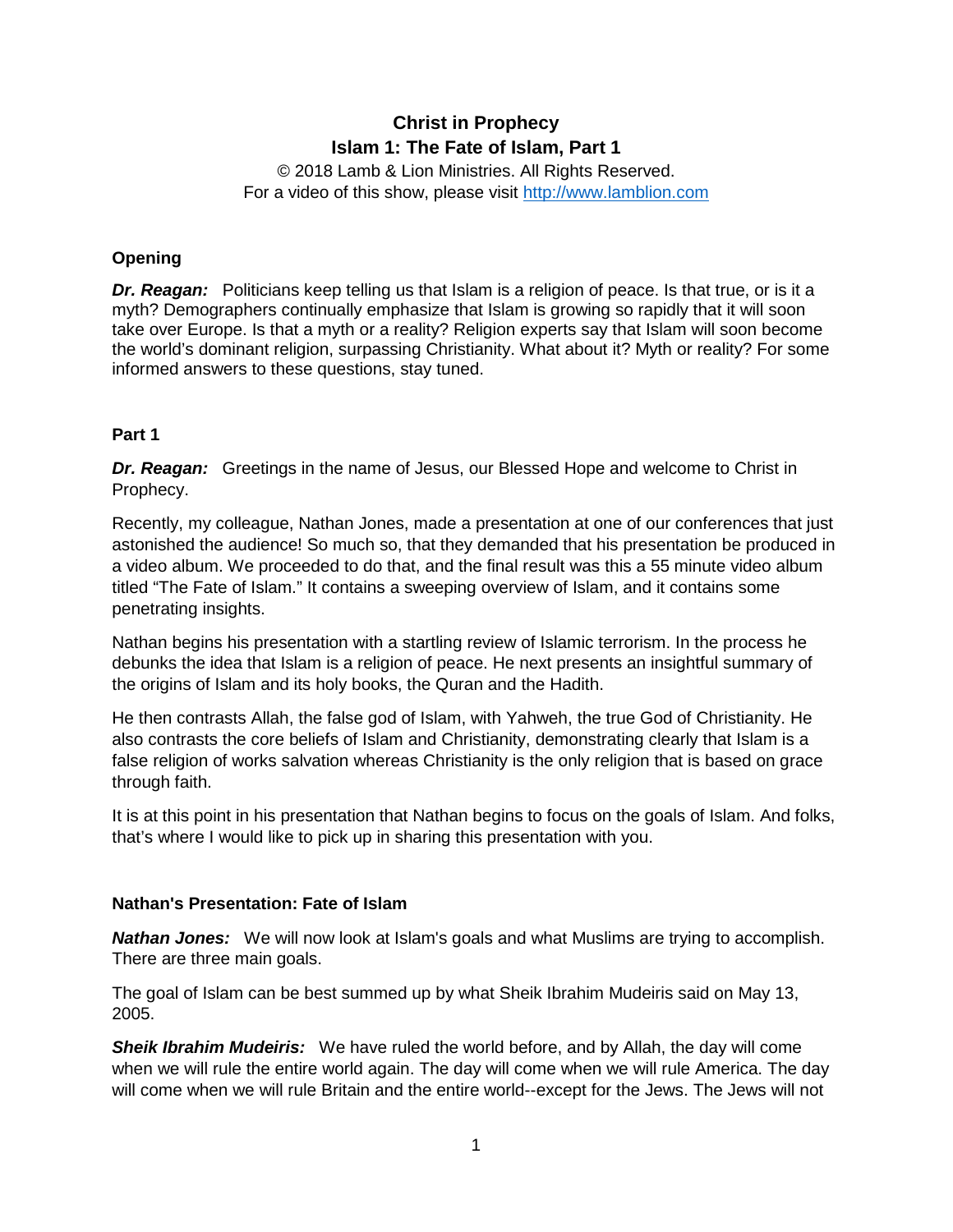enjoy a life of tranquility under our rule because they are treacherous by nature as they have been throughout history. The day will come when everything will be relieved of the Jews--even the stones and trees which were harmed by them. Listen to the Prophet Mohammad who tells about the evil end that awaits the Jews. The stones and trees will want the Muslims to finish off every Jew.

*Nathan Jones:* This is the message that's coming out of the mosques around the world, and even here in America. That's the message that's being taught.

So goal #1: World Domination. A Muslim believes that Islam is, of course, the only true religion. Well, good for them, Christians believe that we are the only true religion as well. But, Muslims believe Islam is the only true religion and that they must conquer the world for Islam militaristically.

So, does that mean that Islam can be co-existed with? Does that mean Islam can be appeased? Well, no. The basic teachings that Mohammad taught his people is that Islam must dominate the world for Allah, just as Gabriel told him. And, to do that, all infidels, all unbelievers, must be put to death or be put into submission.

Goal #2: Shar'ia Law. Shar'ia means the pathway to be followed or in real translation the path to the water hole. It's supposedly based on the infallible word of Allah for Muslims. Shar'ia Law is basically a Seventh Century teaching. It's how people lived in Arabia in the Seventh Century.

Shar'ia Law supersedes all the laws of any nation. So, when a Muslim comes into a country that has a law which says a man cannot beat his wife, well, that's a problem for the Muslim, for the Quran says he can go ahead and beat his wife. Every law that is taught in the Quran supersedes the laws of the host nation. And that's why when Muslims come into foreign nations they don't integrate into their societies, because their laws teach them that they must remain separate. Islam is a very difficult religion for women. Women are very confined.

It also has strict penalties. If you commit adultery, you are stoned to death. The little boy in this very real picture stole something, so his father there had a car run over his arm to break it. If you fornicate, you are stoned to death. You can beat your wife.

If you commit apostasy you must be killed. In other words, if you convert from Islam, other Muslims have every legal right to kill you. So, why do so many people not leave Islam? It's a death sentence if they do.

Goal #3: Death to the Jews. Islam believes that every Jew must be killed and Israel and Jerusalem must be retaken. And there are three reasons why they hate the Jews so much and lust after the land of Israel.

Well, first of all they believe that all land is for Allah. A portion of the Quran states that once a land has been conquered for Allah it must remain an Islamic land. The Arabs had reconquered Palestine after the Crusaders temporarily besieged it in the Middle Ages, and they had driven them out. But now Israel possesses that land again and Muslims believe losing any land of Allah's to the infidel terribly offends him. Since the Jews hold that land, it must be retaken back for Allah's honor.

Now, does that mean any peace process in the Middle East is going to work with Israel remaining in the land? Well, No. If Israel gives more land away, will that bring peace? Well, no.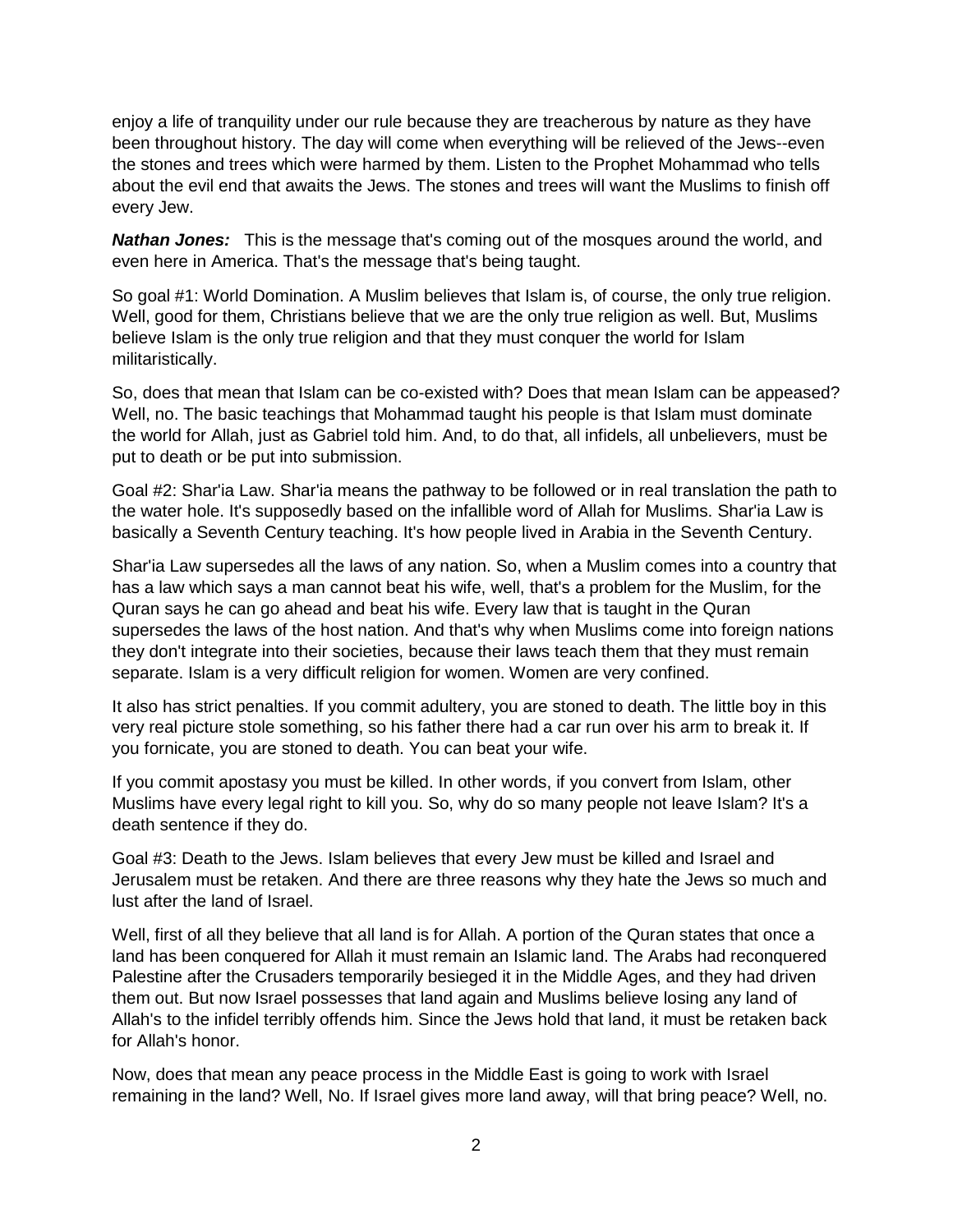Peace with Israel is not in the Islamic playbook. They must take every scrap of land that Israel owns.

Second, Islam is a works-based salvation. The Islamic religion must redeem themselves for losing the land for Allah, which is what the Muslim clerics teach.

And third, they have the belief in the superiority of Islam to other religions. To destroy Israel is to take away the foundation of two of the three major religions, as they believe. To keep the Dome of the Rock up on the Temple Mount is to declare to the entire world that they are the dominant religion. And that's why the Dome of the Rock is up there. It's a message. It's a flag of sorts that says, "We control the world. We have the best religion."

Let's look at how Islam has spread, and let me tell you, it has spread like wildfire.

Now, there are three main divisions in Islam. First, there are the Sunnis who number about 80% of the Islamic population. Sunni means the trodden path or tradition. They desire to live a life in the pattern of Mohammad. They elect leaders. They follow the Islamic code very well.

Second are the Shi'ites. They are a smaller group who long ago broke away because they felt that a descendent of Mohammad must be their leader. So, instead of an Imam like the Sunnis follow, the Shi'ites believe their authority goes through Mohammad's family line alone.

And third are the Sufis, who are the mystics. They believe God must be experienced.

So, those are the three largest groups. So, think of the Sunnis like the conservatives. The Shi'ites are your ultra-orthodox conservatives. Then there's the Sufis who are like your hippieliberals.

The following map shows how quickly Islam conquered the Middle East and Africa. After all, it's easy to conquer when you walk into a town with an army and say, "We will kill you unless you convert." As a matter of fact, Islam spread so fast that they were on the doorsteps of France by 732 AD and in Vienna in 1529. Islam has constantly been trying to take over Europe.

Today, Islam stands out as the second fastest growing religion, quickly becoming the largest religion in the entire world, second only to Christianity in all its forms. Some 20% of the global population, or 1.2 billion people, are Muslims. In the last 50 years alone, Islam has grown 500%! Islamic dominated nations now number 65. Some 1,400 mosques have been built in the US, with 90% of those funded by the militant jihadists Wahhabi Sunnis based in Saudi Arabia.

So how did Islam grow so quickly across the world, so much so that the Catholic Church announced there are now more Muslims than Catholics? What growth strategies does Islam employ? Well, there are two.

The first strategy, and the one most people recognize in the West, is the strategy of jihad. Jihad, as stated earlier, means the struggle or to strive to do the will of Allah. In its essence, jihad is the armed struggle for Islam against the infidels and apostates.

There are 100 verses in the Quran which talk about jihad. Some Muslims will claim, well, "The earlier verses are more peaceful and those are the ones we follow." But, Islam teaches that later verses abrogate, or replace, earlier verses. In the beginning, Mohammad was trying to get Christians and Jews to join his cause. But they wouldn't, so in response he fostered a virulent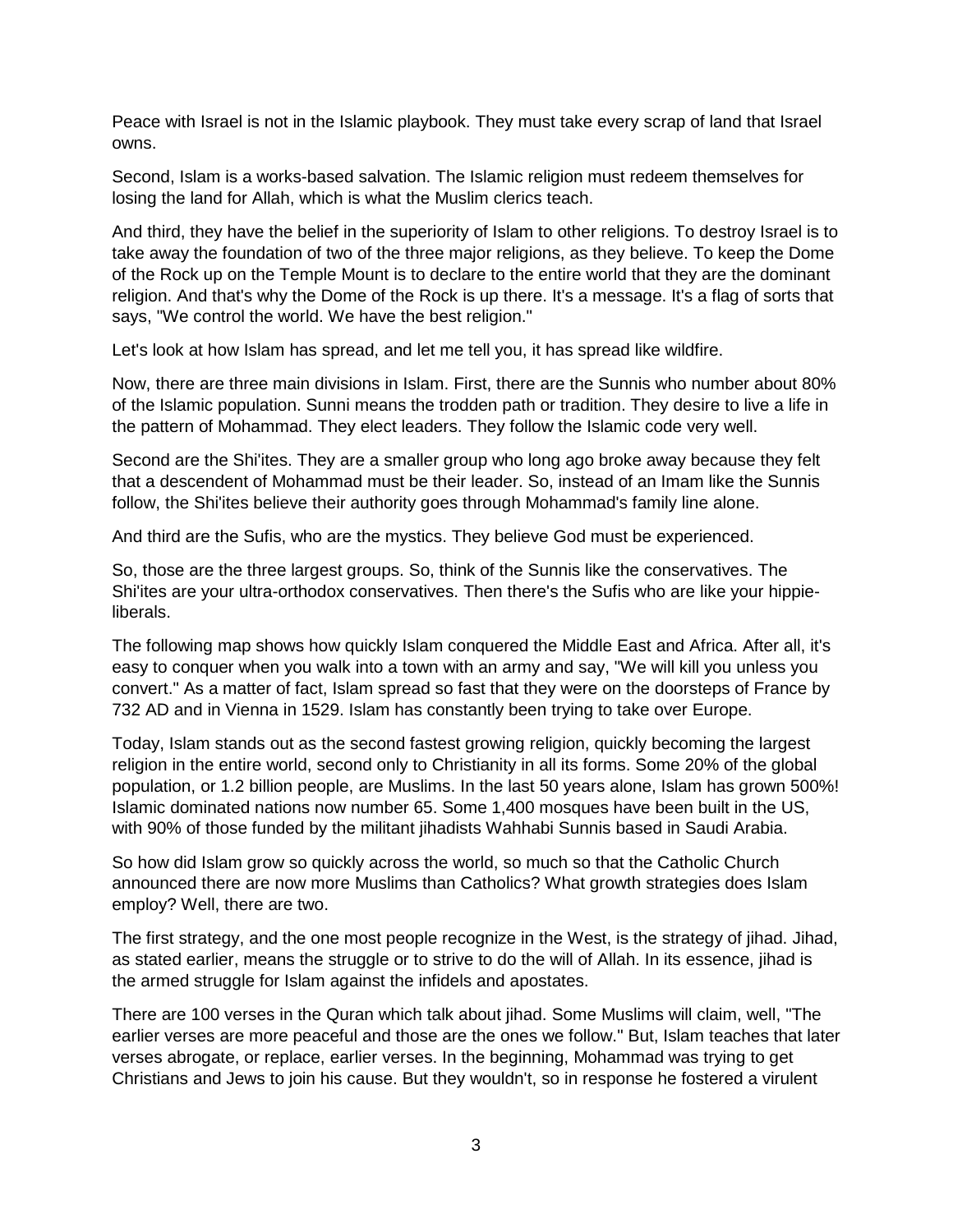hatred of both Christians and Jews. So, the later verses which talk about killing the Jews and Christians are the actual verses Muslims are supposed to follow and teach.

Well, let's look, for instance, at Sura 9:5 as an example of the Quran commanding the death of the infidels. "Fight and slay the pagans whenever you find them and seize them, and beleaguer them, and lie and wait for them in every stratagem."

Or Sura 2:191-192 also teaches that a Muslim must kill the unbeliever. "And kill them wherever you find them, and drive them out from whence they drove you out, and persecution is severer than slaughter… if they do fight you, then slay them; such is the recompense of the unbelievers."

Sura 9:29 teaches that conquered infidels can be allowed to live as long as they become second-class citizens and pay a special tax. "Fight those who believe not in Allah nor the Last Day, nor hold that forbidden which hath been forbidden by Allah and His prophet, nor acknowledge the religion of Truth, even if they are of the People of the Book, the Christians, until they pay the jizya, a tax, with willing submission, and find themselves subdued."

The Hadith also commands the killing of the Jews: "The last hour would not come unless the Muslims will fight against the Jews and the Muslims would kill them until the Jews would hide themselves...behind a stone or a tree and a stone or a tree would say: 'Muslim, or the servant of Allah, there is a Jew behind me; come and kill him'…"

What fuels jihad? Well, the answer is a promise of Paradise. The only assurance a Muslim is given that they will make it into Paradise is by killing the infidel. Sura 47:4-7 teaches, "When you meet unbelievers smite their necks, and then when you have made wide slaughter among them tie fast. And those who are slain in the way of god, will not send their works astray, he will guide them and dispose their minds alright and he will admit them to paradise that he has made known to them."

The Muslim is also taught never to make a covenant or an agreement or a treaty with an infidel. Sura 4:89 commands, "They wish you would disbelieve as they disbelieved so you would be alike. So do not take from among them allies until they emigrate for the cause of Allah. But if they turn away, then seize them and kill them wherever you find them and take not from among them any ally or helper." Now folks, these are the marching orders of a Muslim as taught in the Islamic holy books.

Islam's second growth strategy involves immigration.

Now, if you are unable to defeat a people group or nation militarily, then the second best strategy is to defeat them by moving your entire population into the land. Now, what poignant historical example do we have of that successfully happening? The fall of Rome. Rome's army couldn't be defeated, and so what did the Visigoths and the Vandals do from up north, they ended up doing? They just moved onto Roman lands. And pretty soon the invaders were the predominate people living in the land, and Rome fell. Now, Islam has been utilizing the same strategy, and very effectively at that.

Muammar al-Qaddafi of Libya once said:

*Muammar al-Qaddafi:* Mohammed is the prophet of the Arabs or Muslims alone. There are signs that Allah will grant Islam victory in Europe; without swords, without guns, without military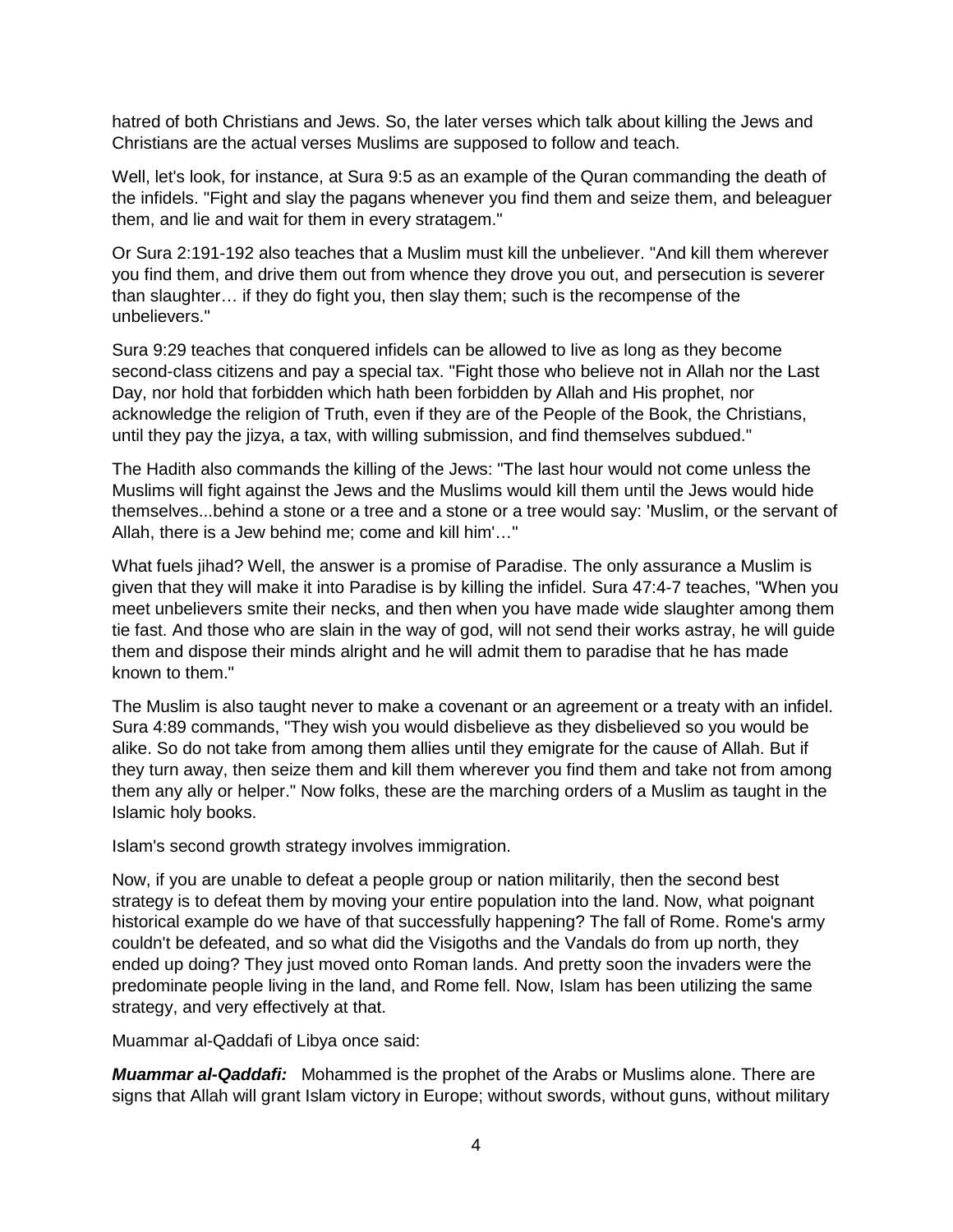conquests. The fifty million Muslims in Europe will turn it into a Muslim continent within a few decades.

*Nathan Jones:* Now to learn more about the strategy of Islamic immigration and Islam's demographics, I refer you to two videos that can be found on YouTube.

The first video is titled "Muslim Demographics" and can be found on the Friends of Muslim YouTube channel. The 2008 video was so effective that the Vatican held a special meeting just to watch it and decide if the Catholic Church was indeed losing the soul of Europe or not. It's gotten millions of views on YouTube. And the reason? Because it shows that fertility rates must maintain a 2.11 children per family or greater, of course with anything less, a culture will decline. Western nations sadly are way below that rate, and while Islamic families produce many more children than Western families. So, the video concludes that due to the influx of Islamic immigration and the high Islamic birth rate, in a matter of years, Europe as we know it will cease to exist. The world that we live in today is not the world in which our children and grandchildren will live in tomorrow.

The second video titled "How Islam is Taking Over The World: Islamization Explained" is based on the research of Dr. Peter Hammond published in his book "Slavery, Terrorism, and Islam." The video is quite informative and utilizes modern-day statistics to show how once Islam gets a foot in the door they will eventually end up taking over an entire country. It also shows what that country look like once it is fully taken over, which is anything but the peace of Islam.

Dr. Hammond reiterates what Islam is not: Islam is not a religion, nor is it a cult. In its fullest form it is a complete, and total, 100% system of life. Islam has religious, and legal, and political, economic, social, and military components. The religious component is foundational for all of the other components.

The video concludes that Muslims will exceed 50% of the world's population by the end of this century.

Jihad and immigration, these are the two main strategies Islam uses in order to take over the world. And we are seeing these strategies being played out today, just as they were 1,400 years ago when Islam was founded. Even in the United States of America, increasing violence and bombings have plagued our land. Some Americans are converting to Islam and being trained offshore to do these heinous deeds. We are moving up the percentages of Islamic penetration and there appears to be no stopping Islam's growing foothold in America.

Well, folks, I told you it was a powerful presentation, and I think you can see now what I was talking about. I think you can see too why it is sheer insanity to argue that Islam is a religion of peace. The truth of the matter is that it has never been a religion of peace. Since its very inception it has been a religion of violence. It did not become the predominate religion in the Islamic nations of today through preaching and conversions. No. Everywhere it predominates, it gained its power through violence. Several years ago I had the opportunity to interview a Muslim convert to Christianity named Mark Gabriel.

Mark was born and raised in an orthodox Muslim home in Egypt. He had the entire Quran memorized by the age of 12. He graduated from the foremost Muslim university in the world, Al-Azhar in Cairo, and he became a professor of Islamic history at that university. When I asked him to summarize Islamic history for me, he answered, "The history of Islam is a river of blood."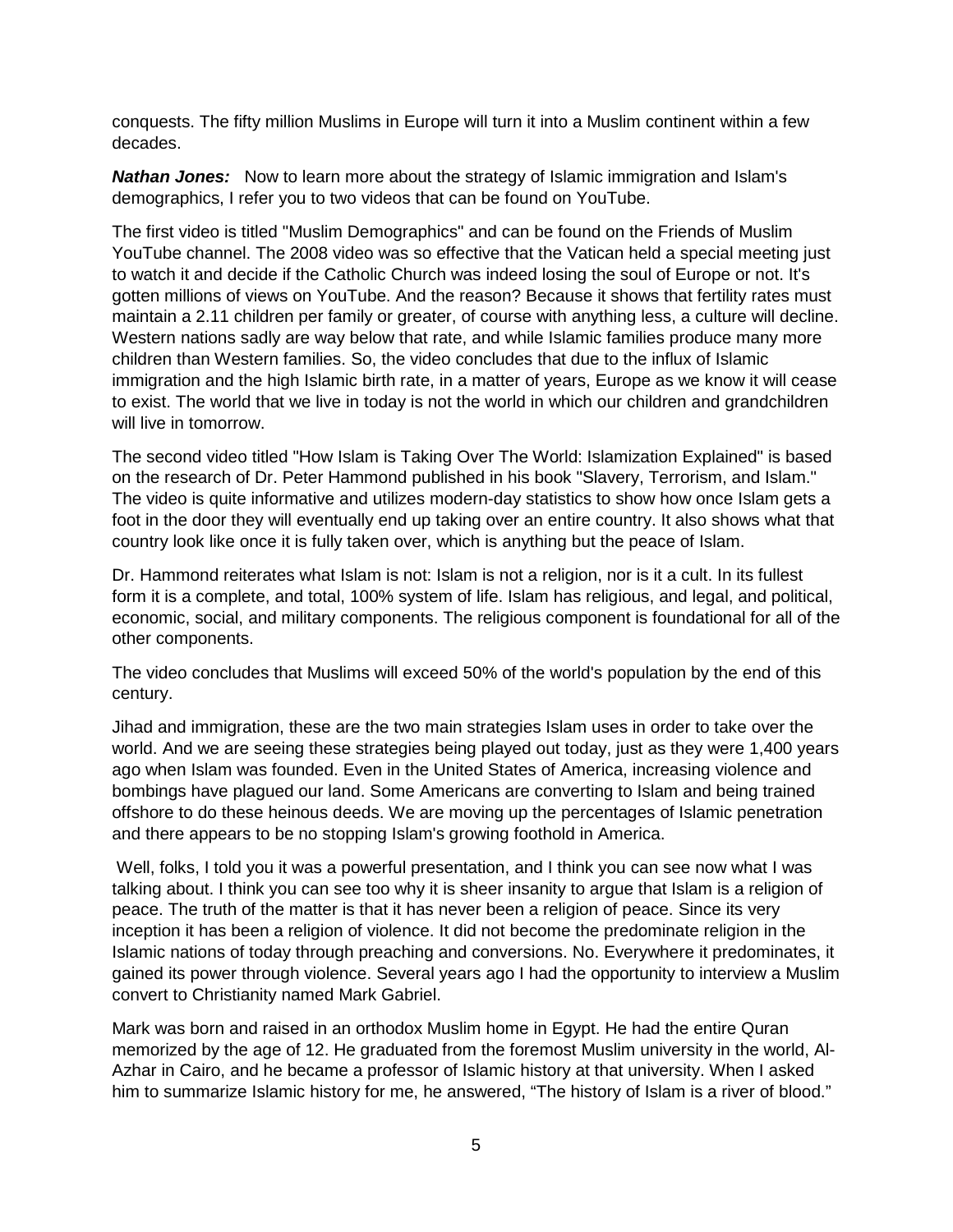And Mark went on to point out that his journey toward Christianity began when he spoke up at a faculty meeting one day and expressed his doubt that the Quran was inspired by God. He was arrested that very night, thrown into prison and tortured. When an uncle of his, who was an Egyptian diplomat, arranged for him to be released from prison, his own father tried to kill him. He fled to South Africa, where assassins were sent to kill him, and were almost successful in their attempt.

Mark made it clear that Muslims talk peace as long as they are in the minority. But the moment they gain the majority, they become ruthless in their determination to exterminate all other expressions of religion. That's why you will not find Christian churches in most Muslim countries. And that's why any Muslim who converts to Christianity is subject to execution.

Getting back to Nathan's presentation, we are left with one central question: What will be the fate of Islam? Is it destined to take over the world? Let's return to Nathan's presentation for the answer to that question.

Let's answer the question: Will Islam conquer the world? By all indications and by every statistic Islam will indeed conquer the world. Churches will eventually become mosques. Your children will eventually become Muslims or die for refusing. That is the direction the world is plunging towards right now.

Or, is it? I would argue, no. Praise the Lord! No, my children will not eventually be forced into converting to Islam for a few reasons, Islam has an end according to the Bible.

Now one of the things about Islam growing more and more powerful in the world is this: no matter how much Satan uses Islam for evil, God will turn their deeds to good.

Well, for example, one of the side effects of Islam becoming more powerful and greatly increasing the persecution of the Jews has resulted in the regathering of the Jewish people back into the nation of Israel. This is in fulfillment of God's promise that the Jews would one day return back to their own land, found in Isaiah 11:12 and Micah 2:12. Islam is unintentionally helping Bible prophecy be fulfilled.

In Ezekiel 28:25, God says, "This is what the Sovereign Lord says: When I gather the people of Israel from the nations where they have been scattered, I will be proved holy through them in the sight of the nations. Then they will live in their own land, which I gave to my servant Jacob." God is using Islam to force the Jews back into their homeland.

In our day, the entire world appears focused on Israel right now. Geert Wilders, a Dutch Lawmaker once said:

If there would have been no Israel, Islamic imperialism would have found other places to release its energy and its desire for conquest. Therefore, the war against Israel is not a war against Israel. It is a war against the West. It's the war against us all. It's jihad. Thanks to Israeli parents who see their children go off to join the army and lie awake at night, parents in Europe and parents in America can sleep well and have pleasant dreams, unaware of the dangers looming.

How dangerous is it then for nations to attempt to gut Israel of its defensive capability by moving Israel back to its indefensible pre-1967 borders? What will be the end result, according to Geert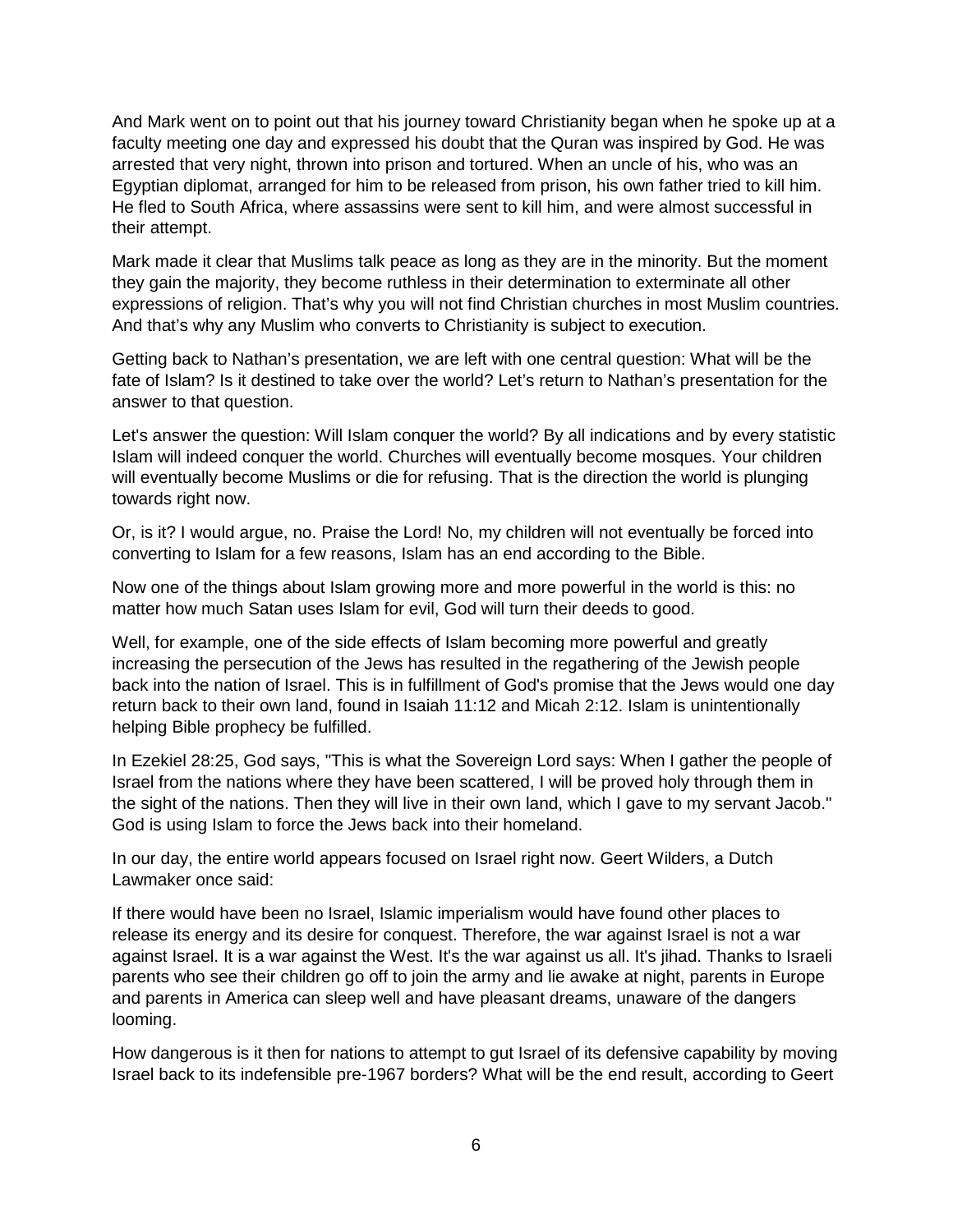Wilders? The Islamic war against the unbelieving world would move out of Israel and incessantly attack the West. Israel keeps Islam's fury at bay.

Look at this map of Muslim nations, which they're are in red. Yellow denotes Russia. Now Russia plays a big part in Bible prophecy. And just find the tiny nation of Israel it's in green.

The Bible foretells of three prophetic wars that are coming soon, which I believe will absolutely end Islam as a viable religion in the end times.

The first end time war, which strikes at the geographical heart of Islam, is the Psalm 83 War. It's a war in which Israel will have to deal with its hostile bordering neighbors: Egypt, Syria, Lebanon, Gaza, and Jordan. This continuous status quo of Israel and these nations constantly getting into skirmishes cannot last much longer. Israel needs to do something about being constantly living under threat of missile attack. And, according to Psalm 83, when this prophecy is fulfilled, Israel will control those border nations and gain a brief peace.

The following is what the Islamic map will look like after the Psalm 83 War.

The second war which follows is found in Ezekiel 38 and 39. The Gog-Magog War is one of the best described prophetic wars in all the Bible, covering two whole chapters. This exciting war will be a major world-changer.

The Gog-Magog War foretells how Russia, Iran, Turkey, all those 'Stan nations, Libya and the other countries that form an outer ring of Islamic nations will war against Israel. Israel appears undefeatable after the Psalm 83 War, and so all of those nations combine into a coalition in order to make an attempt to plunder and destroy Israel.

Well what happens? These hordes, these uncountable armies, well Israel has no chance of standing up against them. They're doomed! But, no, the Bible says that God will make His appearance back on the earth, not physically, but He Himself personally annihilates the invading hordes, so that there's no denying God's behind this divine rescue. God intervenes using biblical types of judgments such as fire and brimstone, making the armies turn on each other, and being decimated by earthquakes. God even rains down fire on the homelands of these invading nations. The entire coalition of Islamic armies, along with Russia, are almost utterly destroyed.

So, the Islamic map of the world after the Gog and Magog War will then look like this.

The third prophetic end time war should hammer the nail in the coffin of Islam. Revelation describes the horrific time period coming called the Tribulation. It's a 7-year time period when God will pour out his wrath on the earth. God's judgments will happen while the Antichrist rules as a global dictator.

How does the Antichrist rise to power out of the European Union, as Daniel 9 indicates? Probably because Russia and the Middle East are no longer world players thanks to God's crushing hand during the Gog and Magog War. And, since the United States sat out of the Gog and Magog War, that shows a weakening in the West, likely due to the Rapture or financial collapse. That leaves a power vacuum in the world. And there's the Revived Roman Empire right there waiting to fill the power vacuum, just as Daniel prophesied.

We read in the Bible that in the Tribulation there will be four religions. We know there will be Christianity made up of those Tribulation Saints who accepted Christ after the Rapture. Then there's Judaism. The Antichrist spends much of his time persecuting Tribulation Saints and